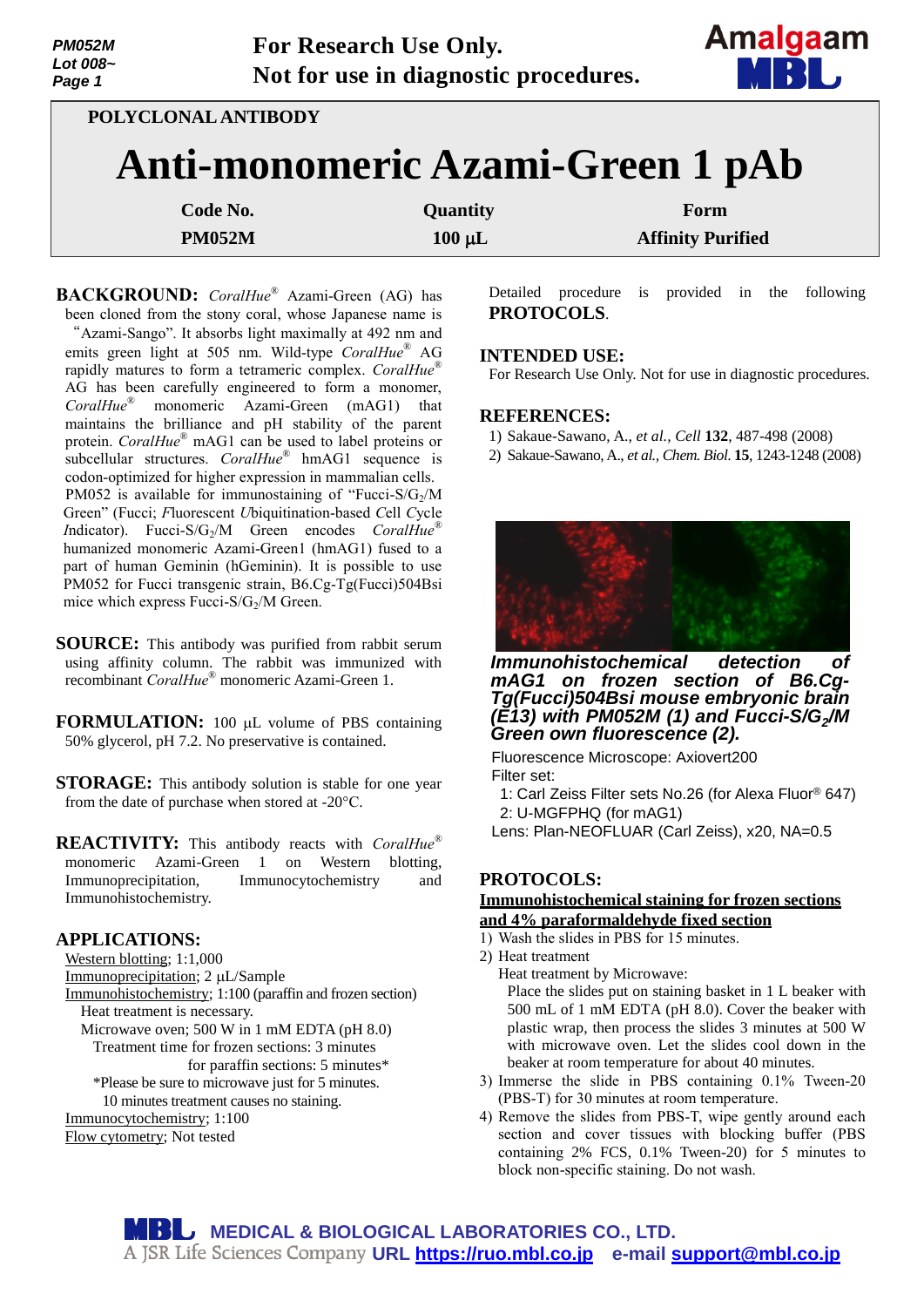## *PM052M Lot 008~ Page 2*

- 5) Tip off the blocking buffer, wipe gently around each section and cover tissues with primary antibody diluted with blocking buffer as suggested in the **APPLICATIONS**.
- 6) Incubate the sections for 1 hour at room temperature.
- 7) Wash the slides twice in PBS-T for 5 minutes each.
- 8) Wipe gently around each section and cover tissues with 1:500 Alexa Fluor® 647 conjugated anti-rabbit IgG (Thermo Fisher Scientific, code no. A21245). Incubate for 30 minutes at room temperature. Wash as in step 7).
- 9) Wipe excess liquid off the slide but take care not to touch the section. Never leave the section to dry.
- 10) Promptly add mounting medium onto the slide, then put a cover slip on it.



*Immunohistochemical detection of mAG1 in paraffin embedded section of B6.Cg-Tg(Fucci)504Bsi mouse embryonic brain (E13) with PM052M.*

### **Immunohistochemical staining for paraffin-embedded sections**

- 1) Deparaffinize the sections with Xylene 3 times for 3-5 minutes each.
- 2) Wash the slides with Ethanol 3 times for 3-5 minutes each.
- 3) Wash the slides 3 times in PBS for 3-5 minutes each.
- 4) Heat treatment

Heat treatment by Microwave:

Place the slides put on staining basket in 1 L beaker with 500 mL of 1 mM EDTA (pH 8.0). Cover the beaker with plastic wrap, then process the slides for 5 minutes at 500 W with microwave oven. Let the slides cool down in the beaker at room temperature for about 40 minutes.

- 5) Remove the slides from the 1 mM EDTA (pH 8.0) and cover each section with  $3\%$  H<sub>2</sub>O<sub>2</sub> for 10 minutes at room temperature to block endogenous peroxidase activity. Wash 3 times in PBS for 5 minutes each.
- 6) Remove the slides from PBS, wipe gently around each section and cover tissues with blocking buffer (20 mM HEPES, 1% BSA, 135 mM NaCl) for 5 minutes to block non-specific staining. Do not wash.
- 7) Tip off the blocking buffer, wipe gently around each section and cover tissues with primary antibody diluted with blocking buffer as suggested in the **APPLICATIONS**.
- 8) Incubate the sections for 1 hour at room temperature.
- 9) Wash the slides 3 times in PBS for 5 minutes each.
- 10) Wipe gently around each section and cover tissues with ENVISION+Dual Link (Agilent, code no. K4063). Incubate for 1 hour at room temperature. Wash as in step 9).
- 11) Visualize by reacting for 5 minutes with Histostar™ DAB Substrate Solution (MBL, code no. 8469). \*DAB is a suspect carcinogen and must be handled with care. Always wear gloves.
- 12) Wash the slides in water for 5 minutes.
- 13) Counter stain in hematoxylin for 1 minute, wash the slides 3 times in water for 5 minutes each, and then immerse the slides in PBS for 5 minutes.
- 14) Dehydrate by immersing in Ethanol 3 times for 3 minutes each, followed by immersing in Xylene 3 times for 3 minutes each. Now ready for mounting.



**1: Anti-mAG1 2: Fucci-S/G<sup>2</sup> /M Green 3: Transmission light**

## *Immunocytochemical detection of mAG1 in Fucci-S/G<sup>2</sup> /M Green transfected HeLa with PM052M.*

Fluorescence Microscope: Axiovert200

Filter set:

1: Carl Zeiss Filter sets No.26 (for Alexa Fluor® 647) 2: U-MGFPHQ (for mAG1)

Lens: Plan-ACHROPLAN (Carl Zeiss), x40, NA=0.6

### **Immunocytochemistry**

- 1) Culture the cells in the appropriate condition on a glass slide. (for example, spread  $1 \times 10^4$  cells for one slide, then incubate in a  $CO<sub>2</sub>$  incubator overnight.)
- 2) Wash the glass slide twice with PBS.
- 3) Fix the cells by immersing the slide in PBS containing 4% paraformaldehyde for 10 minutes at room temperature.
- 4) Wash the glass slide twice with PBS.
- 5) Immerse the slide in PBS containing 0.1% Tween-20 for 30 minutes at room temperature.
- 6) Add the primary antibody diluted with PBS containing 0.1% Tween-20, 2% FCS as suggested in the **APPLICATIONS** onto the cells and incubate for 1 hour at room temperature. (Optimization of antibody concentration or incubation condition are recommended if necessary.)
- 7) Wash the glass slide twice with PBS containing 0.1% Tween-20 (PBS-T).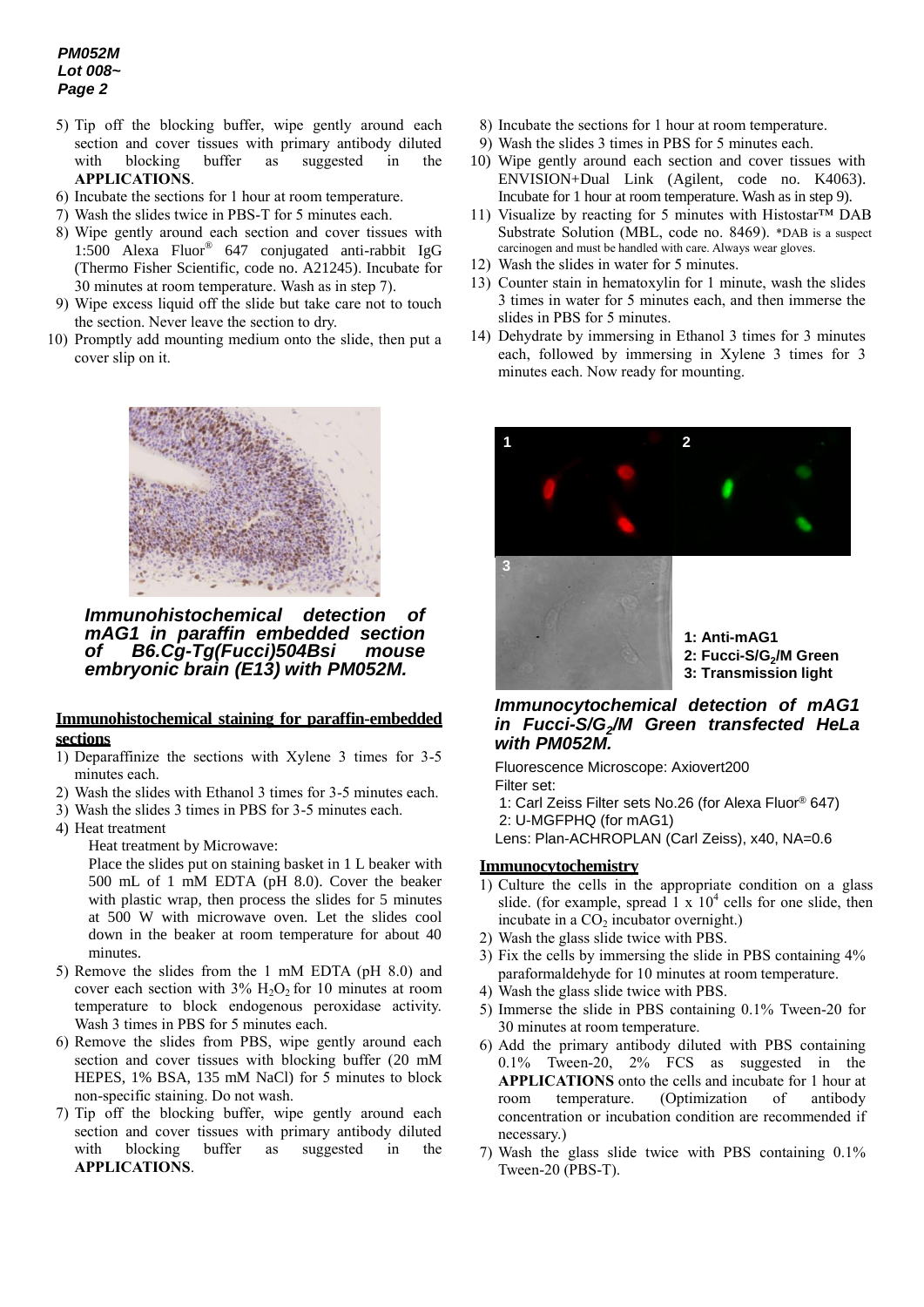- 8) Add 200  $\mu$ L of 1:500 Alexa Fluor® 647 conjugated anti-rabbit IgG (Thermo Fisher Scientific, code no. A21245) diluted with PBS containing 0.1% Tween-20, 2% FCS onto the cells.
- 9) Incubate for 30 minutes at room temperature. Keep out light by aluminum foil.
- 10) Wash the glass slide twice with PBS-T.
- 11) Wipe excess liquid off the slide but take care not to touch the cells. Never leave the cells to dry.
- 12) Promptly add mounting medium onto the slide, then put a cover slip on it.



# *Western blot analysis in HeLa (1) and Fucci-HeLa (2) using PM052M.*

# **SDS-PAGE & Western blotting**

- 1) Wash cells (approximately  $1 \times 10^7$  cells) 3 times with PBS and resuspend them in 1 mL of Laemmli's sample buffer.
- 2) Boil the samples for 3 minutes and centrifuge. Load 10  $\mu$ L of sample per lane on a 1-mm-thick SDS-polyacrylamide gel and carry out electrophoresis.
- 3) Blot the protein to a polyvinylidene difluoride (PVDF) membrane at 1 mA/cm<sup>2</sup> for 1 hour in a semi-dry transfer system (Transfer Buffer: 25 mM Tris, 190 mM glycine, 20% methanol). See the manufacturer's manual for precise transfer procedure.
- 4) To reduce nonspecific binding, soak the membrane in 10% skimmed milk (in PBS, pH 7.2) for 1 hour at room temperature, or overnight at 4°C.
- 5) Incubate the membrane for 1 hour at room temperature with primary antibody diluted with 1% skimmed milk (in PBS, pH 7.2) as suggested in the **APPLICATIONS**. (The concentration of antibody will depend on the conditions.)
- 6) Wash the membrane with PBS-T [0.05% Tween-20 in PBS] (5 minutes x 3).
- 7) Incubate the membrane with 1:10,000 Anti-IgG (Rabbit) pAb-HRP (MBL, code no. 458) diluted with 1% skimmed milk (in PBS, pH 7.2) for 1 hour at room temperature.
- 8) Wash the membrane with PBS-T (5 minutes x 3).
- 9) Wipe excess buffer off the membrane, and incubate membrane with an appropriate chemiluminescence reagent for 1 minute.
- 10) Remove extra reagent from the membrane by dabbing with a paper towel, and seal it in plastic wrap.

11) Expose the membrane onto an X-ray film in a dark room for 3 minutes. Develop the film under usual settings. The conditions for exposure and development may vary.



*Immunoprecipitation of mAG1 from Fucci-Immnoprecipitation of mAG1 from Fucci-S/G<sup>2</sup> /M Green transfected 293T with S/G<sup>2</sup> /M Green transfected 293T with normal rabbit IgG (1) or PM052M (2). After immunoprecipitated with the antibody, immunocomplex was resolved on SDS-PAGE immunocomplex was resolved on SDS-PAGE and immunoblotted with Anti-monomeric and immunoblotted with Anti-monomeric Azami-Green 1 mAb (MBL; code no.M102- Azami-Green 1 mAb (MBL, code no. M102- 3M). 3M).normal rabbit IgG (1) or PM052M (2). After immunoprecipitated with the antibody,* 

### **Immunoprecipitation**

- 1) Wash cells (approximately 1 x  $10^7$  cells) 3 times with PBS and resuspend them in 1 mL of cold Lysis buffer [50 mM Tris-HCl (pH 7.5), 150 mM NaCl, 0.05% NP-40] containing protease inhibitors at appropriate concentrations. Incubate it at  $4^{\circ}$ C with rotating for 30 minutes; thereafter, briefly sonicate the mixture (up to 10 seconds).
- 2) Centrifuge the tube at 12,000 x g for 10 minutes at 4°C and transfer the supernatant to another fresh tube.
- 3) Add primary antibody as suggested in the **APPLICATIONS** into 200  $\mu$ L of the supernatant. Mix well and incubate with gentle agitation for 60-120 minutes at  $4^{\circ}$ C. Add 20 µL of 50% protein A agarose beads resuspended in the cold Lysis buffer. Mix well and incubate with gentle agitation for 60 minutes at 4°C.
- 4) Centrifuge the tube at 2,500 x g for 10 seconds and discard the supernatant.
- 5) Resuspend the agarose with cold Lysis buffer.
- 6) Centrifuge the tube at 2,500 x g for 10 seconds and discard the supernatant.
- 7) Repeat steps 5)-6) 2-4 times.
- 8) Resuspend the beads in 20  $\mu$ L of Laemmli's sample buffer, boil for 3-5 minutes, and centrifuge for 5 minutes.
- 9) Load 20 µL of sample per lane on a 1-mm-thick SDS-polyacrylamide gel and carry out electrophoresis.
- 10) Blot the protein to a polyvinylidene difluoride (PVDF) membrane at 1 mA/cm<sup>2</sup> for 1 hour in a semi-dry transfer system (Transfer Buffer: 25 mM Tris, 190 mM glycine, 20% methanol). See the manufacturer's manual for precise transfer procedure.
- 11) To reduce nonspecific binding, soak the membrane in 10% skimmed milk (in PBS, pH 7.2) for 1 hour at room temperature, or overnight at 4°C.